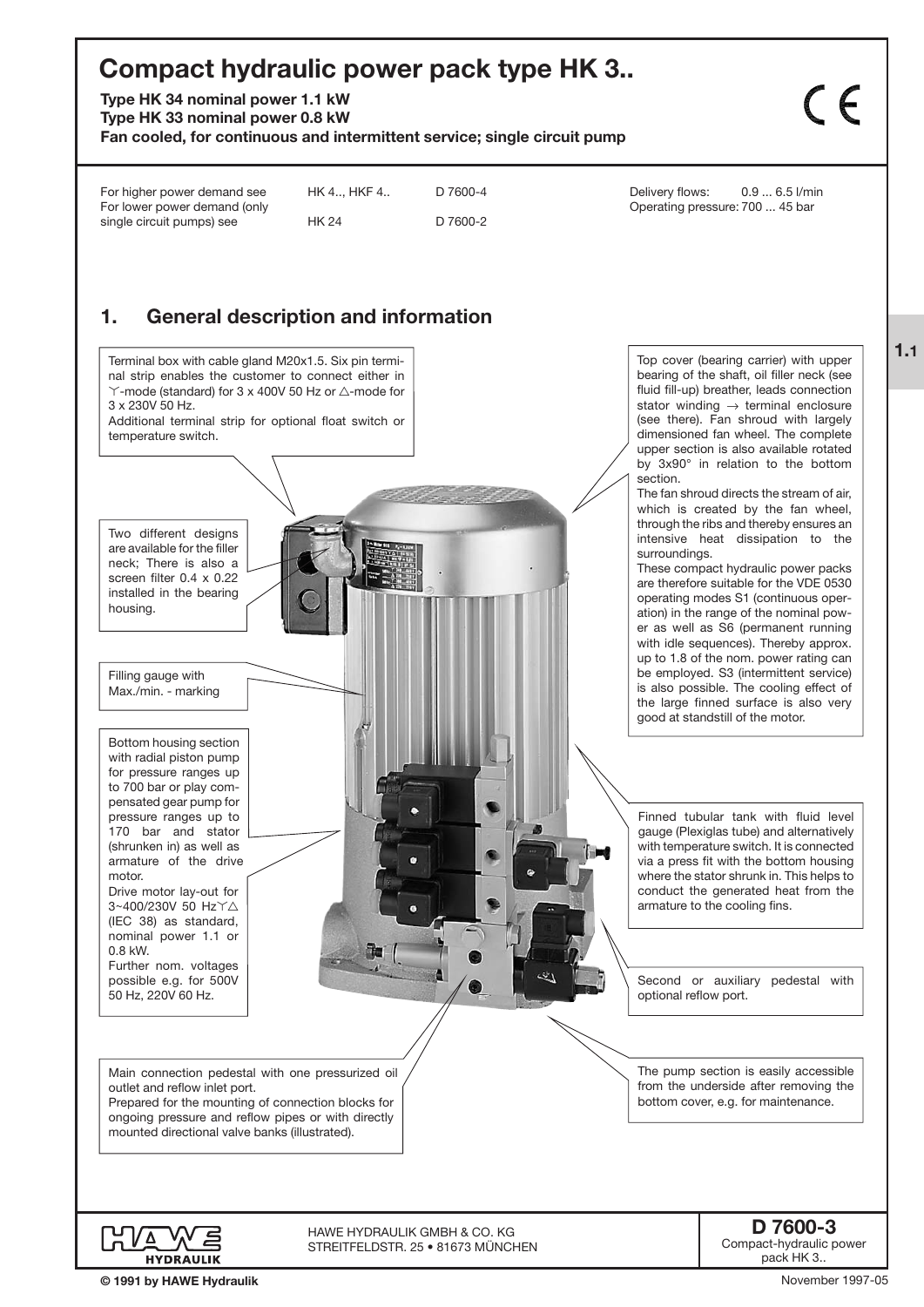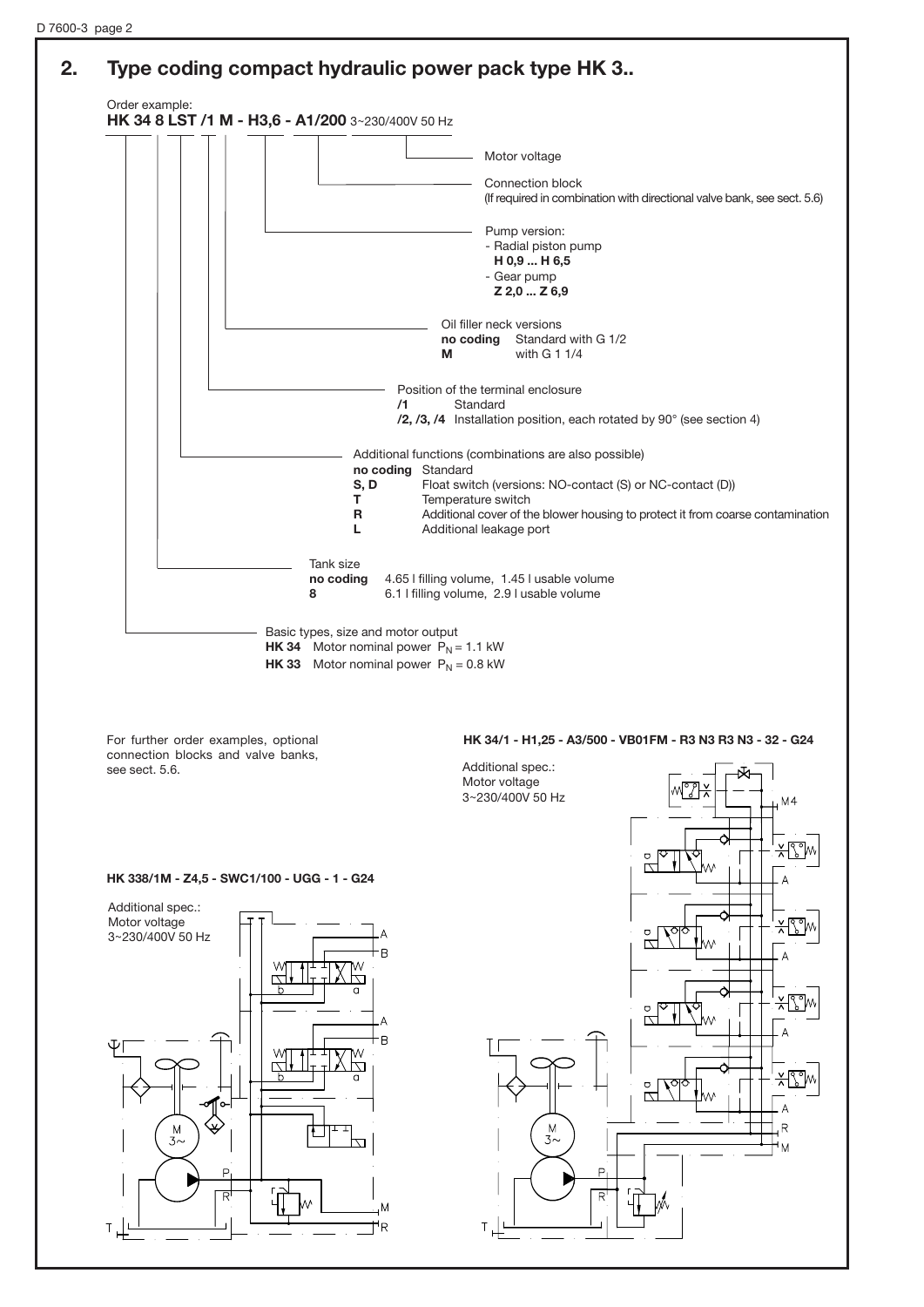## **2.1 Motor and tank section**

Both, plus the pump section (see section 2.2) yield the basic hydraulic power pack.

Order example 1: **HK 338 L ST/1M - Z3,5 - AL21 F2 - E50/60** 3~230/400V 50 Hz Motor voltage

Order example 2: **HK 34/1 - H0,9 - A2/600** 3~230/400V 50 Hz Motor voltage

## **Table 1:** Versions for motor and tank

|                                               | Codings                                                                                | Filling<br>volumes<br>approx. (I) | Usable<br>filling<br>volume<br>approx. (I)                                                                                                                                                                     | $400V \Upsilon$<br>230V △<br>50 Hz | Motor nominal power<br>460V Y<br>265V △<br>60 Hz |  |
|-----------------------------------------------|----------------------------------------------------------------------------------------|-----------------------------------|----------------------------------------------------------------------------------------------------------------------------------------------------------------------------------------------------------------|------------------------------------|--------------------------------------------------|--|
|                                               |                                                                                        |                                   |                                                                                                                                                                                                                | (kW)                               | (kW)                                             |  |
|                                               | <b>HK34</b>                                                                            | 4.65                              | 1.45                                                                                                                                                                                                           | 1.1                                | 1.3                                              |  |
| Basic<br>type and                             | <b>HK 348</b>                                                                          | 6.1                               | 2.9                                                                                                                                                                                                            |                                    |                                                  |  |
| size                                          | <b>HK 33</b>                                                                           | 4.65                              | 1.45                                                                                                                                                                                                           | 0.8                                | 1.0                                              |  |
|                                               | <b>HK338</b>                                                                           | 6.1                               | 2.9                                                                                                                                                                                                            |                                    |                                                  |  |
| Additional<br>leakage<br>reflow port<br>G 3/4 | L                                                                                      |                                   | For high and hot leakage reflow<br>(due to operation), e.g. from<br>chucks of lathes. The leakage<br>reflow is led in such a way that<br>the carried along dissipated heat<br>is drawn off by the fan cooling. |                                    |                                                  |  |
|                                               | Without switch                                                                         |                                   | Without coding                                                                                                                                                                                                 |                                    | Standard version                                 |  |
| Optional<br>equipment                         | Float switch                                                                           |                                   | NO-<br>S<br>contact                                                                                                                                                                                            |                                    |                                                  |  |
| acc. to<br>section 4.3                        |                                                                                        |                                   | D                                                                                                                                                                                                              | NC-<br>contact                     |                                                  |  |
|                                               | Temperature switch                                                                     |                                   | т                                                                                                                                                                                                              | NC-<br>contact                     |                                                  |  |
|                                               | Float and<br>temperature switch                                                        |                                   | <b>ST</b><br>or<br>DT                                                                                                                                                                                          | section 3.3                        | For circuitry see                                |  |
|                                               | Additional cover of the blow-<br>er housing to protect it from<br>coarse contamination |                                   | R                                                                                                                                                                                                              |                                    |                                                  |  |
|                                               | Top part with breather,<br>terminal enclosure etc<br>see section 4                     |                                   |                                                                                                                                                                                                                | /1                                 | See dimen-<br>sional drawing<br>in sect. 4       |  |
|                                               |                                                                                        |                                   |                                                                                                                                                                                                                | /2                                 | $90^\circ$                                       |  |
|                                               |                                                                                        | Rotated anti-<br>clockwise        |                                                                                                                                                                                                                | /3                                 | $180^\circ$                                      |  |
|                                               |                                                                                        |                                   |                                                                                                                                                                                                                | /4                                 | $270^\circ$                                      |  |
| Oil filler neck                               |                                                                                        | Standard with filler hole G 1/2   |                                                                                                                                                                                                                |                                    | no coding                                        |  |
|                                               |                                                                                        |                                   | With filler reducer G 1 1/4                                                                                                                                                                                    |                                    | M                                                |  |

**Symbols**

acc. to example 1



acc. to example 2

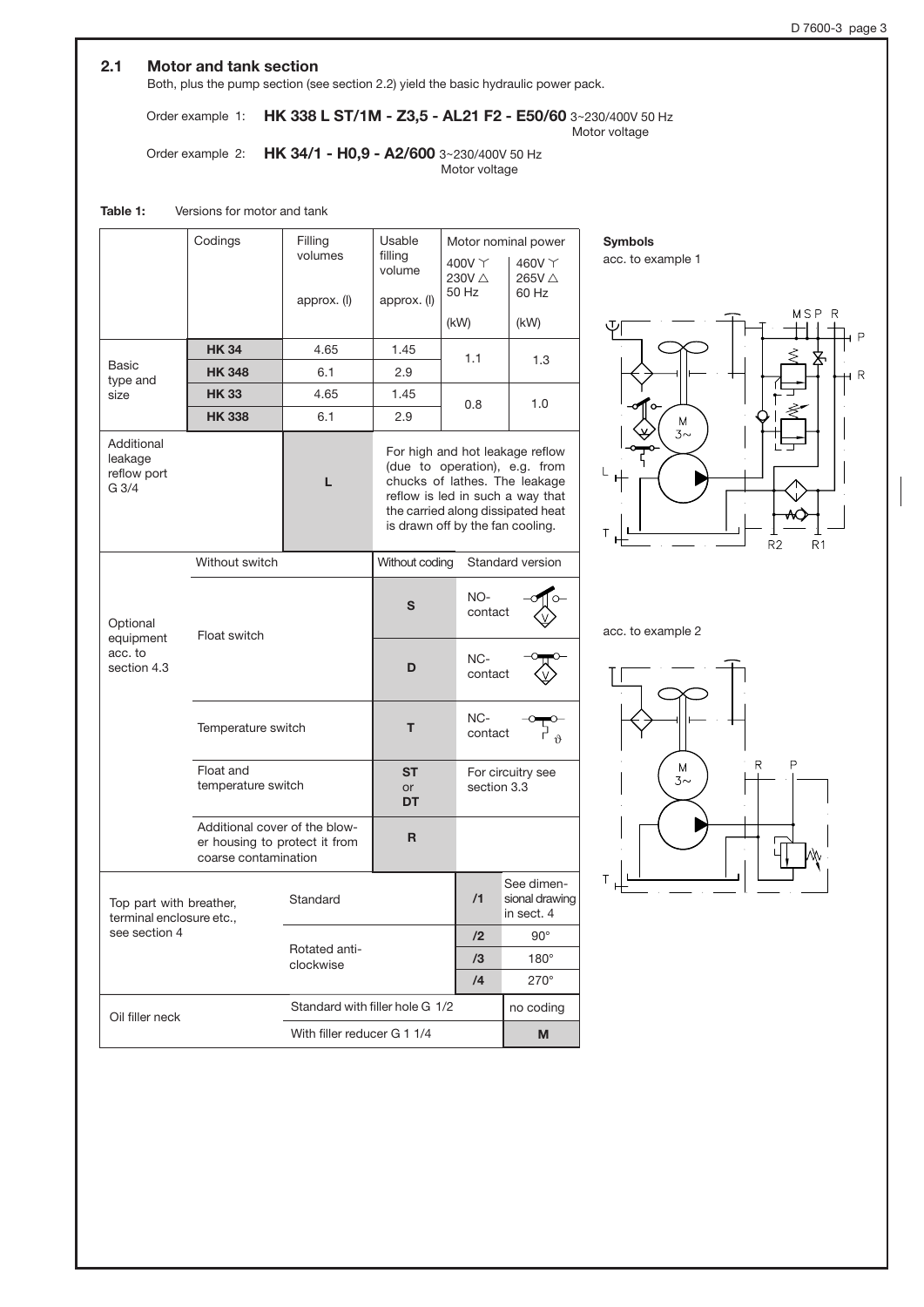# **2.2 Pump section**

The pressurized oil outlet is always led to the main connection pedestal.

Order example: HK 34/1 - H5,1 - C5 3~230/400V 50 Hz Motor voltage

> HK 33/1 - **Z2,7** - A1/120 3~230/400V 50 Hz Motor voltage



Symbol for the basic hydraulic power pack valid only for pumps acc. to table 2a and 2b

| Table 2a: | High pressure radial piston pump with a delivery flow |
|-----------|-------------------------------------------------------|
|           | (flow corresponds to 3 pump cylinders)                |

| H                    |                                 | Codings for radial piston pump    |                  |                                     |                                                      |      |                                        |                                                         | Piston diameters (mm) |      |      |      |      |
|----------------------|---------------------------------|-----------------------------------|------------------|-------------------------------------|------------------------------------------------------|------|----------------------------------------|---------------------------------------------------------|-----------------------|------|------|------|------|
|                      |                                 | (high pressure pump)              |                  |                                     | 6                                                    | 7    | 8                                      | 10                                                      | 12                    | 13   | 14   | 15   | 16   |
| Delivery flow coding |                                 |                                   | 0,9              | 1,25                                | 1,5                                                  | 2,5  | 3,6                                    | 4,3                                                     | 5,1                   | 5,6  | 6,5  |      |      |
|                      | Geom. displacement $V_{\alpha}$ |                                   |                  | $\left(\text{cm}^3/\text{U}\right)$ | 0.64                                                 | 0.88 | 1.15                                   | 1.79                                                    | 2.58                  | 3.03 | 3.51 | 4.03 | 4.58 |
|                      |                                 | Delivery flow $Q_{PU}$ 1) (I/min) |                  | 50 Hz                               | 0.88                                                 | 1.21 | 1.56                                   | 2.45                                                    | 3.54                  | 4.1  | 4.8  | 5.5  | 6.3  |
|                      |                                 |                                   |                  | 60 Hz                               | 1.06                                                 | 1.45 | 1.87                                   | 2.94                                                    | 4.25                  | 4.9  | 5.76 | 6.6  | 7.56 |
|                      |                                 |                                   | $p_1$            | (bar)                               | 700                                                  | 530  | 420                                    | 260                                                     | 180                   | 150  | 130  | 110  | 100  |
|                      |                                 | <b>HK 34</b>                      |                  |                                     |                                                      |      |                                        | Continuous operation $S1$ <sup>2</sup> ) <sup>3</sup> ) |                       |      |      |      |      |
| Permissible          |                                 |                                   | $p_{\text{max}}$ | (bar)                               | 700                                                  | 700  | 700                                    | 440                                                     | 310                   | 260  | 220  | 200  | 170  |
| pressure             |                                 |                                   |                  |                                     | No-load/load operation S6-10 min with approx. 30% LD |      |                                        |                                                         |                       |      |      |      |      |
|                      |                                 |                                   | $p_1$            | (bar)                               | 530                                                  | 380  | 290                                    | 180                                                     | 130                   | 110  | 90   | 80   | 70   |
| <b>HK33</b>          |                                 |                                   |                  |                                     |                                                      |      | Continuous operation S1 <sup>2</sup> ) |                                                         |                       |      |      |      |      |
|                      |                                 |                                   | $p_{\text{max}}$ | (bar)                               | 700                                                  | 560  | 430                                    | 270                                                     | 190                   | 160  | 140  | 125  | 100  |
|                      |                                 |                                   |                  |                                     | No-load/load operation S6-10 min with approx. 30% LD |      |                                        |                                                         |                       |      |      |      |      |

**Tabelle 2b:** Gear pump for low and mid range pressure applications. Delivery flow dependson the size.

| Z                                                           | Codings for gear pump |                |                  |                            |                                                         |      |      |      |                                                               |      |
|-------------------------------------------------------------|-----------------------|----------------|------------------|----------------------------|---------------------------------------------------------|------|------|------|---------------------------------------------------------------|------|
|                                                             | Delivery flow codings |                |                  |                            | 20                                                      | 27   | 35   | 45   | 52                                                            | 69   |
| $\text{(cm}^3/\text{U})$<br>Geom. displacement $V_{\alpha}$ |                       |                |                  | 1.4                        | 1.9                                                     | 2.4  | 3.1  | 3.6  | 4.8                                                           |      |
| Delivery flow $Q_{\text{Pl}}$ <sup>1</sup> )<br>(I/min)     |                       |                | 50 Hz            | 1.9                        | 2.6                                                     | 3.3  | 4.2  | 5    | 6.6                                                           |      |
|                                                             |                       |                |                  | 60 Hz                      | 2.28                                                    | 3.12 | 3.96 | 5.04 | 6                                                             | 7.92 |
|                                                             |                       | D <sub>1</sub> |                  | (bar)                      | 170                                                     | 170  | 170  | 150  | 130                                                           | 90   |
|                                                             | <b>HK 34</b>          |                |                  |                            | Continuous operation S1<br>$^{4}$                       |      |      |      |                                                               |      |
| Permissible                                                 |                       |                | $p_{\text{max}}$ | (bar)                      | 170                                                     | 170  | 170  | 170  | 170                                                           | 160  |
| pressure                                                    |                       |                |                  |                            | No-load/load operation S6-10 min with approx. 30% LD 4) |      |      |      |                                                               |      |
|                                                             |                       | p <sub>1</sub> |                  | (bar)                      | 170                                                     | 170  | 140  | 100  | 90                                                            | 70   |
| <b>HK33</b>                                                 |                       |                |                  | Continuous operation S1 4) |                                                         |      |      |      |                                                               |      |
|                                                             |                       |                | $P_{\text{max}}$ | (bar)                      | 170                                                     | 170  | 170  | 160  | 130                                                           | 100  |
|                                                             |                       |                |                  |                            |                                                         |      |      |      | No-load/load operation S6-10 min with approx. $30\%$ LD $4$ ) |      |

1) Reference value refering to a nominal speed of 1395 rpm with mains frequency 50 Hz or 1750 rpm with mains frequency 60 Hz. Delivery flow reduction due to speed drop of the motor in the range of  $p_{max}$ , see also sect. 5.1.

The delivery flow coding can be regarded as a rough reference value for the flow at mains frequency 50 Hz.

- 2) An inertia excess temperature of approx. 50K can be expect with the max. permissible pressure mentioned in the tables 2a and 2b, if p1 is not exceeded in continuous operation S1 and the indicated load periods are apparent in the no-load/load operation S6-10 min. This temperature usually will be considerably lower in the practical case, see also section 5.3. These temperature figures do apply to usual operation, taking into consideration the unavoidable losses due to back pressure in pipes and valves. Additional losses caused by flow control valves, pressure control valves, orifices etc. may lead to a higher inertia excess temperature, depending on the time involved.
- 3) The middled pressure of subsequent load cycles (e.g. at accumulator charging operation) should not exceed 50... 60% of p1 to ensure an economic service life of the bearings.
- 4) Max. pressure depending on the displacement. The continuous pressure requirement should be below 100 bar, to ensure an economic service life of the gear pump.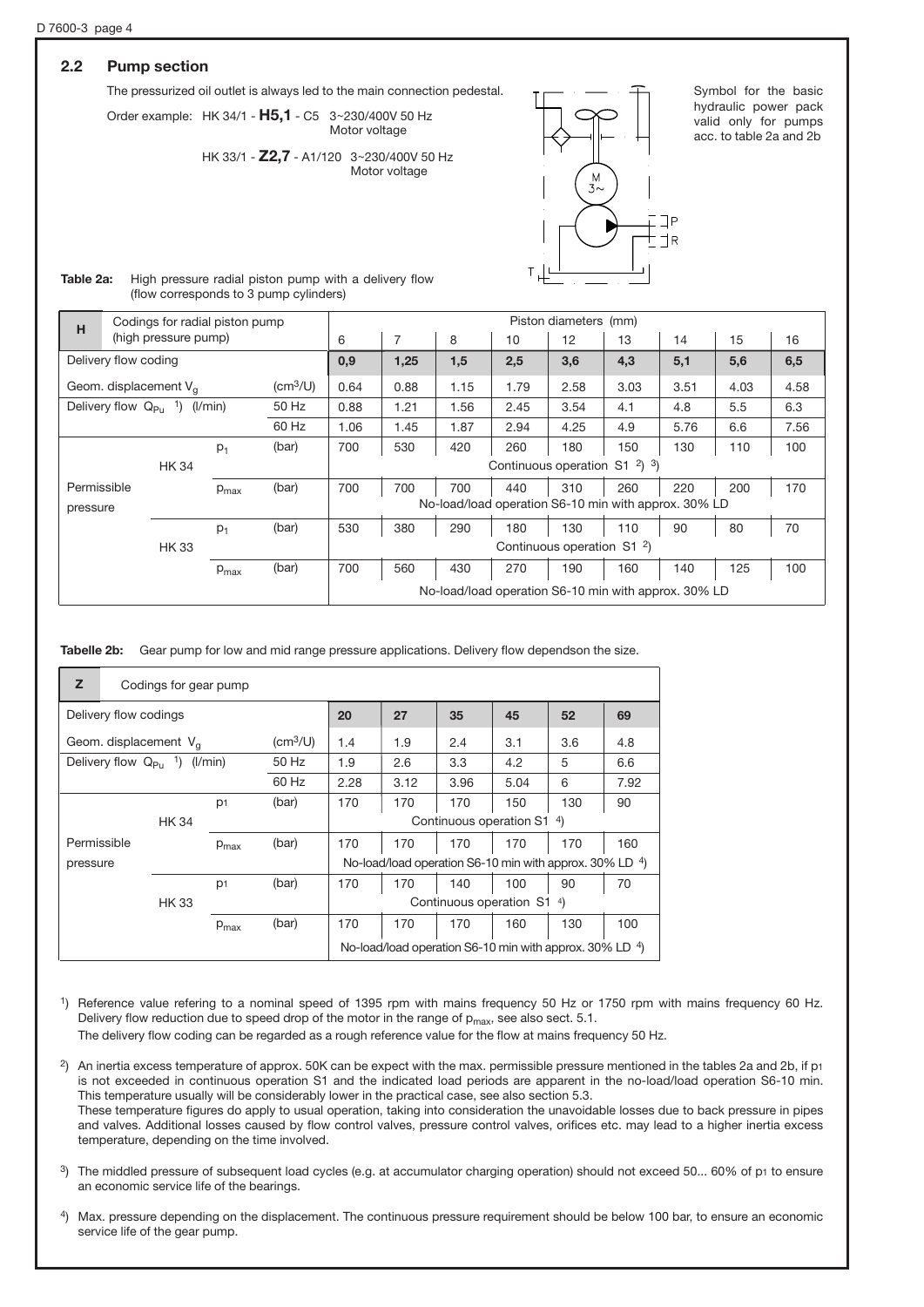# **3. Further characteristic data**

## **3.1**

| ı. | General information<br>Nomenclature | Constant delivery pump                                                                                                                                                                                                                                                                                                                                                                                                                                                                                                         |
|----|-------------------------------------|--------------------------------------------------------------------------------------------------------------------------------------------------------------------------------------------------------------------------------------------------------------------------------------------------------------------------------------------------------------------------------------------------------------------------------------------------------------------------------------------------------------------------------|
|    | Design                              | Valve controlled radial piston pump or play compensated gear pump (with external toothing)                                                                                                                                                                                                                                                                                                                                                                                                                                     |
|    | Direction of rotation               | Arbitrary for radial piston pumps (version H), delivery flow direction remains the same.                                                                                                                                                                                                                                                                                                                                                                                                                                       |
|    |                                     | Versions with gear pumps (coding Z) must rotate anti<br>clockwise always. It is therefore necessary to check the<br>rotation direction of the motor. The fan wheel has to rotate<br>anti clockwise after starting the motor when looking<br>through the perforation of the fan shroud. The connection<br>of two of the three main wires has to be interchanged at the<br>terminal strip or the special plug CEE 17 (DIN 49462)<br>should be used enabling these changes in the plug, if the<br>direction of rotation is wrong. |
|    | Mass (weight)                       | HK 34(33)/ - H(Z)<br>$= 20.5$ kg<br>HK 348(338)/ - H(Z)<br>$= 22.2$ kg                                                                                                                                                                                                                                                                                                                                                                                                                                                         |
|    | Installed position                  | Only vertically standing                                                                                                                                                                                                                                                                                                                                                                                                                                                                                                       |
|    | Fastening                           | Four bore holes Ø9 on the bottom side, see also section 4                                                                                                                                                                                                                                                                                                                                                                                                                                                                      |
|    | Pipe connection                     | Depending on the connection block, see section 5.6<br>P<br>Pressurized oil outlet<br>R<br>Reflow port (must not be used as suction port)<br><b>T</b><br>Connectivity for an auxiliary tank to increase the usable filling volume, G 3/4.<br>Attention: Reflow pipe must not be connected!<br>A, B<br>Consumer ports if directional valve banks are mounted, see also the pamphlets<br>mentioned in section 5.6, G 1/4 or G 3/8<br>Leakage port G 3/4 (must not be used as suction port)<br>$L$                                 |
|    | Ambient temperature                 | $-40+60^{\circ}C$                                                                                                                                                                                                                                                                                                                                                                                                                                                                                                              |
|    | Filling and usable volumes          | Do not exceed the max. fluid levels (see marking), because the remaining volume is required<br>when the fluid temperature rises.<br>$\prime$                                                                                                                                                                                                                                                                                                                                                                                   |



Versions with float switch (section 3.3) provide a signal, as soon as the fluid level drops by  $h_{Sch}$  below the max. level and the volume  $V_{Sch}$  is removed.

| Dimensions and volumes<br>are approx. figures | HK 34<br>HK 33 | HK 348<br><b>HK338</b> |     |
|-----------------------------------------------|----------------|------------------------|-----|
| Fluid level min. H                            | (mm)           | 230                    | 230 |
| Perm. level drop h                            | (mm)           | 88                     | 178 |
| Filling volume $V_F$                          | (1)            | 4.65                   | 6.1 |
| Total usable<br>filling volume $V_{N}$        | $($ l $)$      | 1.45                   | 2.9 |
| Fluid level<br>drop h <sub>Sch</sub>          | (mm)           | 55                     | 152 |
| Removed<br>volume V <sub>Sch</sub>            | $($ l $)$      | 0.9                    | 2.5 |

The specific usable filling volume is 0.165 l per 10 mm of fluid level drop. The motor outline (winding overhang) is no longer oil immersed if the fluid level drops below the min. marking. Any further drop will result in no considerable volume gain as the bottom interior is occupied by functional parts.

| 3.2 <sub>2</sub> | Hydraulic data<br>Pressure range | Delivery side (outlet ports P) depending on pump design and delivery flow, see sect. $2.2 + +$ .                                                                                                                                                                                                                                                                                                                                                                           |
|------------------|----------------------------------|----------------------------------------------------------------------------------------------------------------------------------------------------------------------------------------------------------------------------------------------------------------------------------------------------------------------------------------------------------------------------------------------------------------------------------------------------------------------------|
|                  | Pressure fluid                   | Hydraulic oil conforming DIN 51514 part 1 to 3: ISO VG 10 to 68 conform. DIN 51519.<br>Viscosity range: Viscosity during start min. approx. 4; max. approx. 1500 mm <sup>2</sup> /s<br>opt. service: approx. $10500$ mm <sup>2</sup> /s<br>Also suitable are biologically degradable pressure fluids type HEES (Synth. Ester) at service<br>temperatures up to approx. $+70$ °C.<br>Electrically hazardous: Any fluid types containing water must not be used (short-cut). |
|                  | Temperature                      | Ambient: approx. $-40$ $+60$ °C<br>Fluid: -25  +80°C, Note the viscosity range !<br>Permissible temperature during start: $-40^{\circ}$ C (observe start-viscosity!), as long as the service<br>temperature is at least 20K higher for the following operation.<br>Biologically degradable pressure fluids: Observe manufacturer's specifications. By considera-<br>tion of the compatibility with seal material not over $+70$ °C.                                        |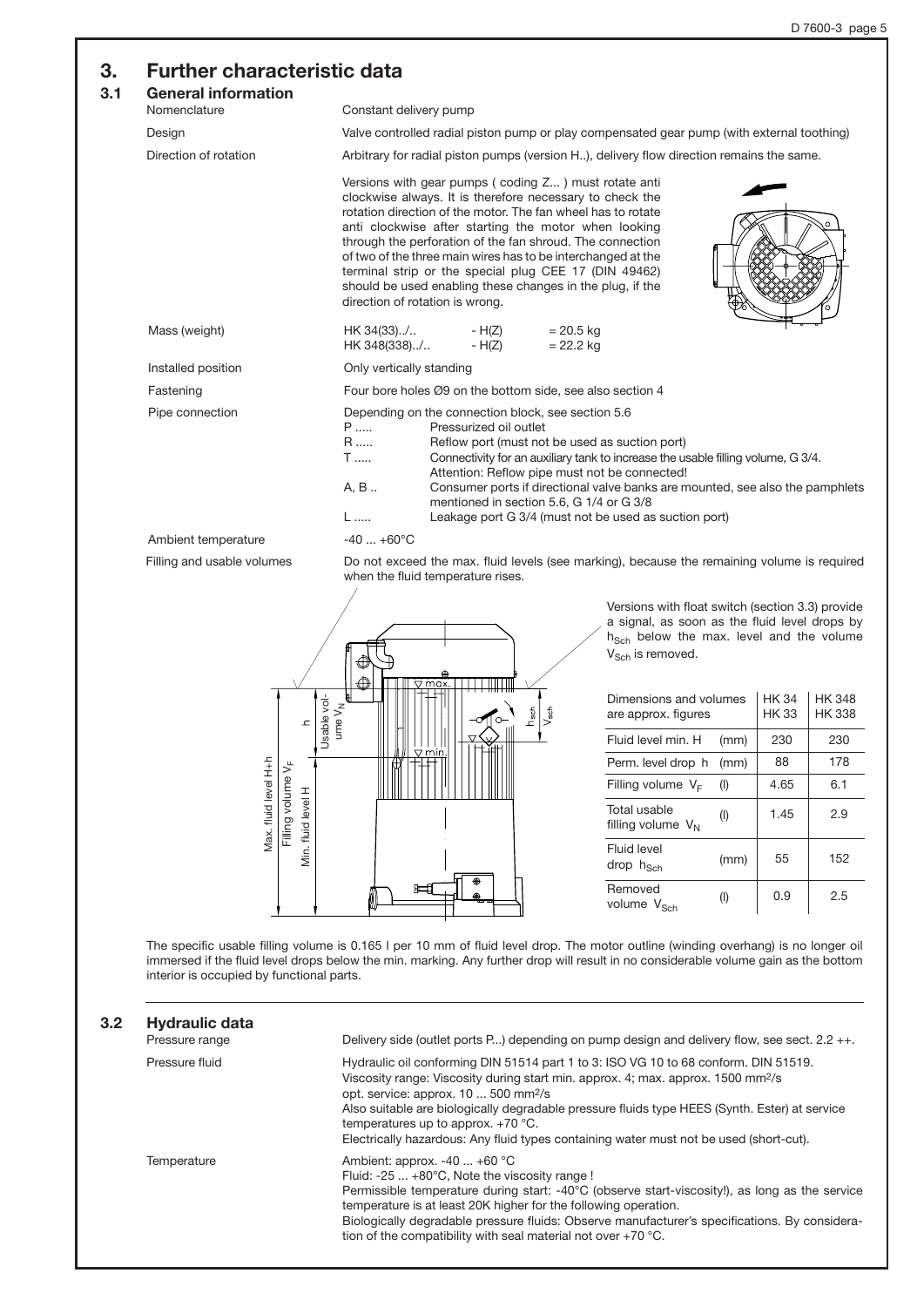### **3.3 Electrical data**



 $\top$ 

 $\vartheta$ 

무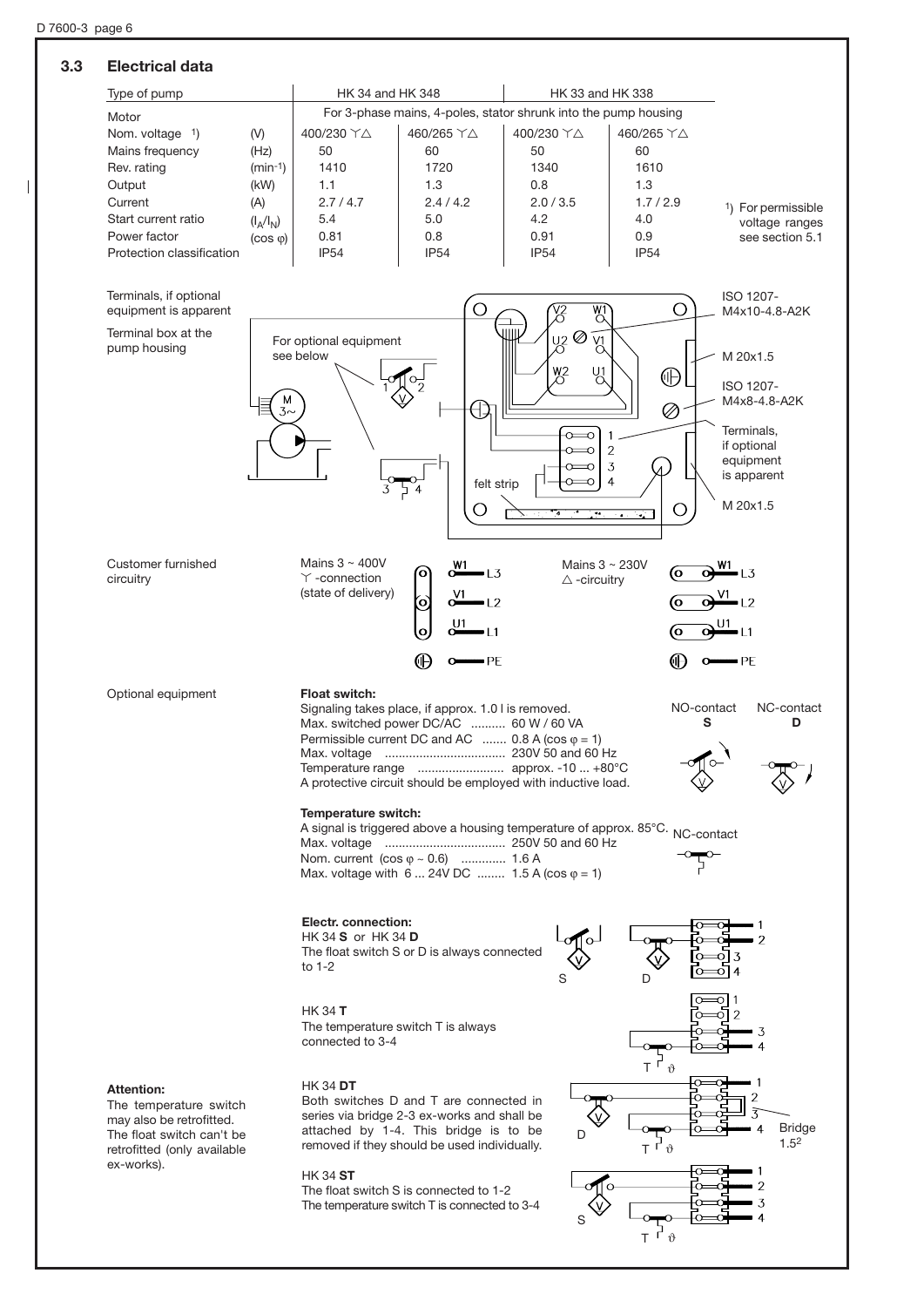# **4. Unit dimensions**

All dimensions are in mm and are subject to change without notice!

For the dimensions of the different connection blocks see the corresponding pamphlets listed in sect. 5.6

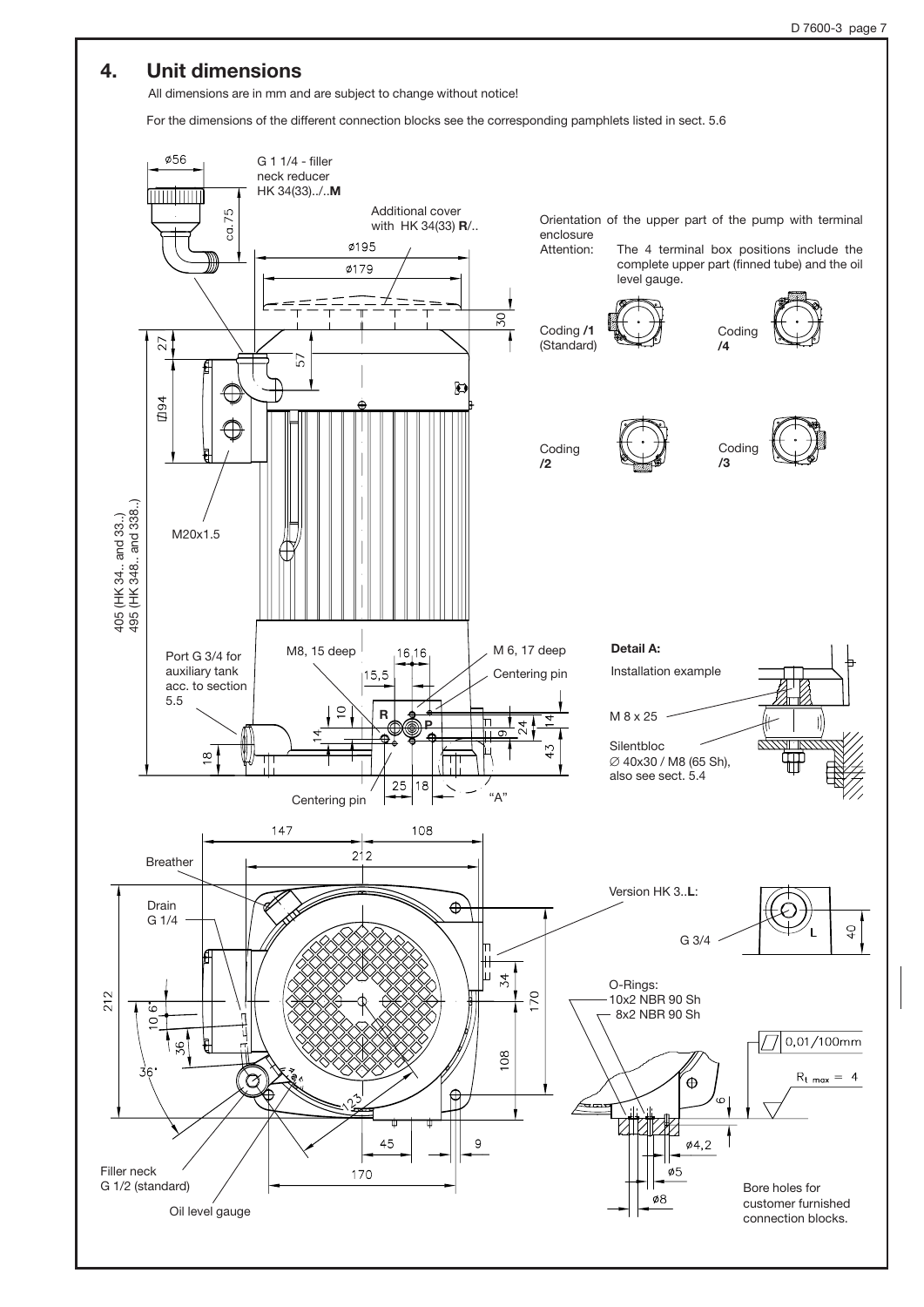# **5. Appendix**

# 5.1 **I<sub>M</sub>** -  $p_B$  -  $Q_{p_U}$  - characteristics

The current consumption of the motor depends strongly on its load. The nominal figures of sect. 3.3 apply strictly to one operating point only. The pumps may be operated continuously up to the max. pressure p1 stated in sect. 2.2. Up to 1.8s of the nominal power of the motor can be exploited during load / no load operation. The increased heat built-up under these conditions gets intensively radiated during the idle periods (also see sect. 5.3).



#### **Permissible voltage ranges**

Mains: 50 Hz  $\pm$ 10% UN (like IEC 38)<br>Mains: 60 Hz  $\pm$ 5% UN  $Mains: 60 Hz$ 

Reduced voltage will cause a performance drop ( $\triangle$  reduced  $p_{max}$ ).

Reference value:  $p_{\text{oper.}} \approx 0.85 p_{\text{max.}} \cdot \frac{Q_{\text{actual}}}{U_N}$ Example:  $U_{\text{actual}}$  = 400V 60Hz<br> $U_{\text{N}}$  = 460V 60Hz  $U_N$  = 460V 60Hz  $p_{\text{oper. max.}} = 0.85 p_{\text{max.}} \cdot \frac{400 \text{ V}}{460 \text{ V}} \approx 0.7 p_{\text{max.}}$ N U<sub>actual</sub>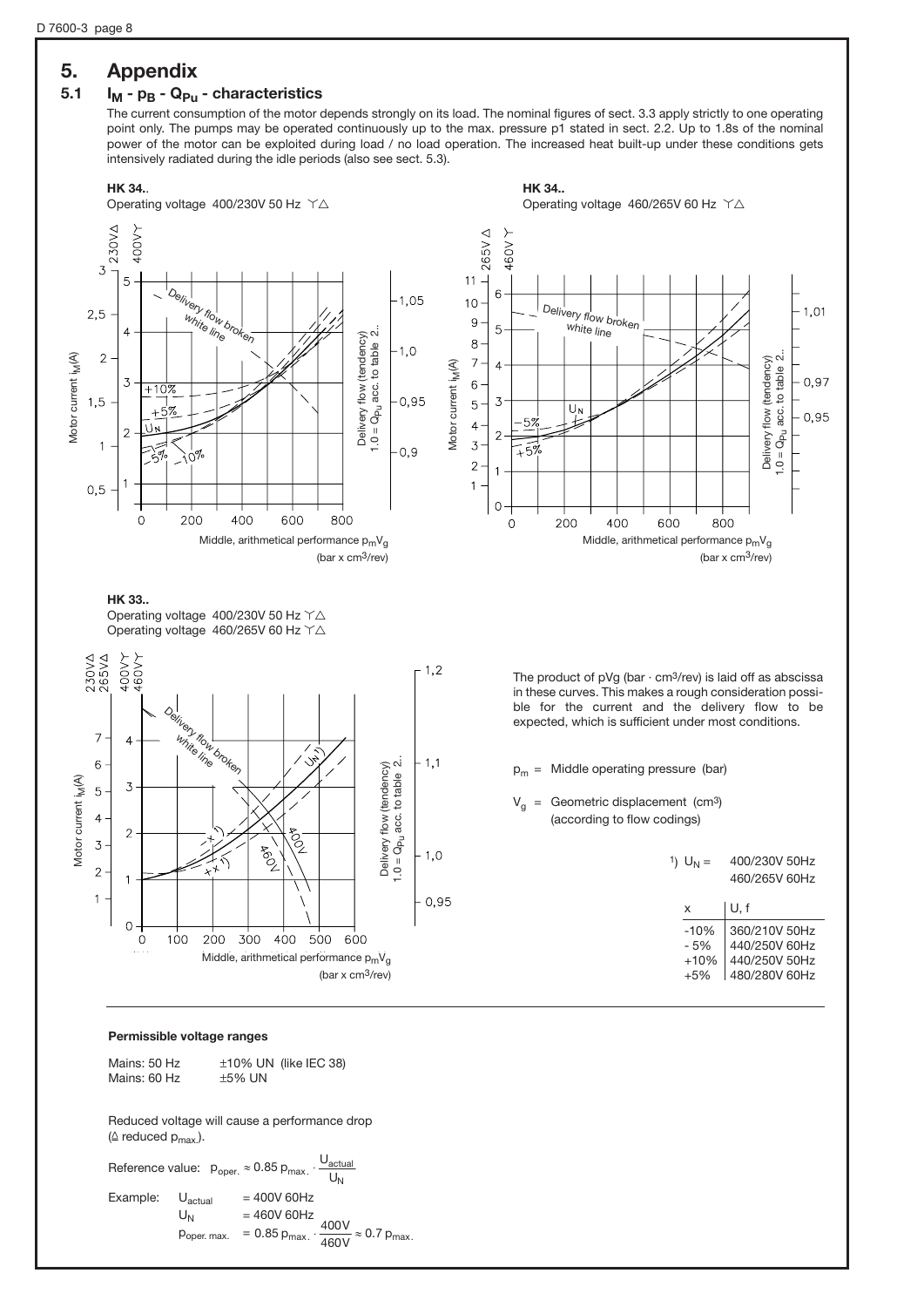#### **5.2 Motor protection circuitries and EMC**

#### **5.2.1 Protective motor switches**

S1-operation: (for pressure  $\leq$  p<sub>1</sub>) The bimetallic switch should be set for the corresponding current, required to achieve the adjusted pressure of the pressure limiting valve (see  $I_M$ -(pV)<sub>calc.</sub>- curve sect. 5.1), however not higher than the nom. current  $I_M$ . This motor protection covers only a possible mechanical blockade of the motor. The pressure limiting valve responses at pressure overload, without a rise beyond the corresponding motor current  $I_M$ . The pump would run on and on, resulting in an overheat after a certain time like any other hydraulic power pack of classic construction would do. Such a pressure overload can occur either due to overload of a consumer or start against a stop. This can be immediately identified as the consumer movement stops and also the idle signal would be missing (Idle circulation valve doesn't open in the idle periods). A permanent pressure monitoring via a pressure gauge helps to identify such a malfunction. It is therefore recommended to use a pressure switch for self-supervisioning of the idle periods especially for automatic, not permanently manned systems.

S6-operation: (for pressure  $\leq$  p<sub>max</sub>) In most cases it is sufficient, to set the response current to approx. (0.85...0.9) of  $I_N$ . This makes sure that on one hand the bimetallic switch does not trigger too early during normal operation but on the other hand the oil temperature doesn't rise too high due to a prolonged response time after the pressure limiting valve is in action. Malfunctions during idle circulation mode, like described for S1-operation, are more reliably and immediately detected by idle supervisioning.

> It has to be taken into account that these notes for adjustment only represent very coarse reference values and perhaps must be corrected a little during a definite test run of the system. This might occur e.g. if the actually required performance of the pump (in S6-operation) is higher than calculated. Too early triggering of the bimetallic switch will be caused as the temperature of the system would be higher after prolonged operation than anticipated thereby reducing the response period of the switch.

#### **5.2.2 Temperature switch (acc. to sect. 3.3)**

This is an optional monitoring device, which will cut-off the pump if the fluid temperature rises over 80°C due to any malfunction. Examples: A pump is running too long against the pressure limiting valve at a unmanned system because the signal for idle circulation was not released. The response period will be too long due to the low current consumption.

The ambient temperature is too high, because it was not considered during lay-out of the system or it occurs unintended.

Too much heat is generated in the system because of additional throttle losses caused by flow control valves, pressure reducing valves, orifices etc.

Attention: The temperature switch will trigger only after the oil temperature is above approx. 95°C.

#### **5.2.3 Float switch (acc. to sect. 3.3)**

This is an optional monitoring device, which will either cut-off the pump or trigger a signal as soon as the fluid level drops below a certain level.

Examples: Line rapture will cause an immediate stop, preventing complete emptying of the tank and dry running of the pump. A signal will be triggered if the system was not refilled after design related fluid losses. Attention: The signal has to be delayed sufficiently (time lag relay) if the lay-out of the system features an operation cycle where the pump is emptied below the min. level and replenished by the reflow from the consumer

#### **5.2.4 Notes to ensure EMC (Electromagnetic compatibility)**

within one cycle.

The compact hydraulic power packs of HAWE are excluded by the EMC-regulation (§5, chapter 5) as they are no turn-key devices. We recommend the interference suppressors type 23140, 3 • 400 VAC 4 kW 50-60 Hz of Murr-Elektronik in D-71570 Oppenweiler, if any interferences should occur.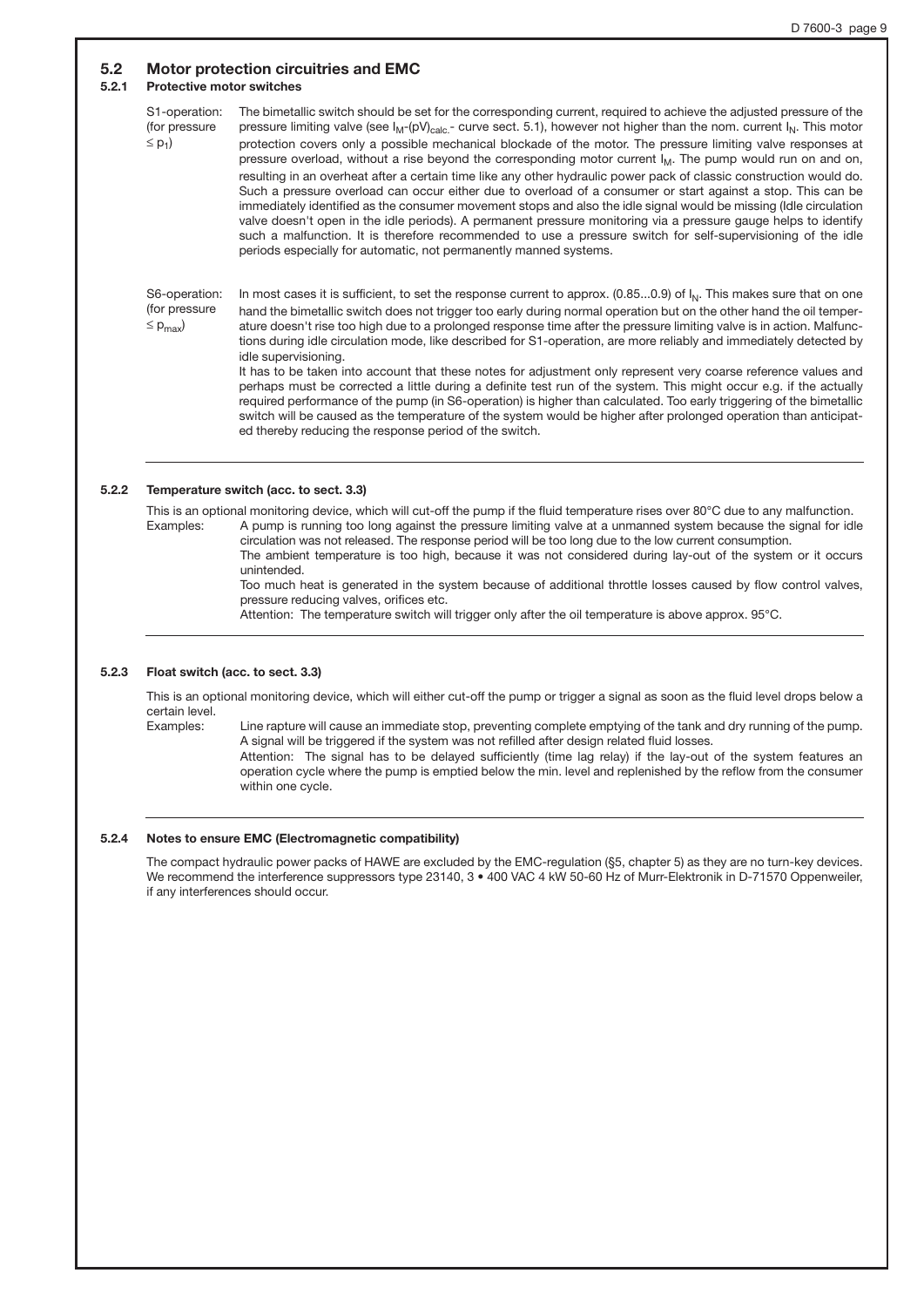## **5.3 Heat built-up**

The persistent service temperature is reached after approximately one hour of operating time.

Influence-factors: Pressure distribution during the load duration (middled pressure), share of the idle period, additional throttle losses, exceeding usual figures of back pressure for pipes and valves (pressure reducing valves, flow control valves, throttling valves, or throttles). These influences only have to be taken into account if they are effective for a longer

period within the operating cycle (load duration).

The two most essential parameter, middled performance of the pump and load duration per operating cycle are usually sufficient for a rough re-check of the expected persistent fluid service temperature.

The curves below supply a rough guideline how far the persistent service temperature  $\triangle$  $\vartheta_B$  of the compact hydraulic power packs will settle above the ambient temperature  $\vartheta_{U}$ .

 $\vartheta_{\text{fluid B}} = \triangle \vartheta_{\text{B}} + \vartheta_{\text{U}}$ 



#### **Working cycle**

The  $\triangle v_B$  - p<sub>m</sub>V<sub>g</sub> -curves below supply a rough guideline how far the persistent service temperature of the compact hydraulic power packs will settle above the ambient temperature, only covering usual figures of back pressure for pipes and valves.

The persistent service temperature will settle higher if additional throttle losses occur caused by e.g. pressure reducing valves, flow control valves, throttling valves, throttles or periodical start against the pressure limiting valve.

**Calculation example:** HK 34/1 - H2,5



Given:

Pressure profile simplified down to easy geometric shape with cycle period T laid-off as abscissa.

Selected pump HK 34/1 - H2,5 with geom. displacement  $V_a \cdot 1.79$  cm<sup>3</sup>/U

|                 | Pressure      | Time          |
|-----------------|---------------|---------------|
| $p_1$           | $= 120$ bar   | $= 25s$<br>t. |
| $p_2$           | $= 380$ bar   | $= 4s$<br>t   |
| $p_3$           | $= 200$ bar   | $= 16s$<br>t, |
| (p <sub>i</sub> | 0 bar)<br>$=$ | $= 10s$<br>t, |
|                 |               | т<br>$= 55s$  |



 $\vartheta_{\text{fluid B}}$  (°C) = Persistent service temperature of the oil filling

- $\triangle v_B$  (K) = Excess temperature after applied load, diagram
- $\vartheta_U$  (°C) = Ambient temperature in the installation area of the compact hydraulic power pack.
- $p_m$  (bar) = Calculated, middled pressure per cycle during the load durationt  $t_B = t_1 + t_2 + t_3 + ...$

˜ ˜ ¯

$$
(\text{bar}) =: \frac{1}{t_B} \left( p_1 \cdot t_1 + p_2 \cdot t_2 + \frac{p_2 + p_3}{2} \cdot t_3 + ... \right)
$$

 $p_mV_q$  (bar·cm<sup>3</sup>/U) = Middled performance

with  $V_q$  = geom. displacement acc. to the tables in sect. 2.2 ++ %BD (-) = Relative load duration per operating cycle

$$
\%BD = \frac{t_B}{t_B + t_L} \cdot 100
$$

Calculated:

 $p_m$ 

Middled pressure during the load duration  $t_B = t_1 + t_2 + t_3 = 45s$ 

$$
p_m = \frac{1}{t_B} \left( p_1 \cdot t_1 + \frac{p_1 + p_2}{2} \cdot t_2 + p_3 \cdot t_3 \right) =
$$
  
= 
$$
\frac{1}{45} \left( 120 \cdot 25 + \frac{120 + 380}{2} \cdot 4 + 200 \cdot 16 \right) = 160 \text{ bar}
$$

Middle value for pump performance  $p_mV_q = 160 \cdot 1.79 \approx 287$  bar  $\cdot$  cm<sup>3</sup>/U

Relative load duration

% BD = 
$$
\frac{t_B}{T} \cdot 100 = \frac{45}{55} \cdot 100 = \approx 82\%
$$

Resulting in  $\triangle v_B$  28 K from the  $\triangle v_B$  - p<sub>m</sub>V<sub>a</sub> - curve

This means, that the persistent service temperature of the compact hydraulic power pack at an ambient temperature  $\vartheta_U = 20^{\circ}C$  will be approx.  $20 + 20 = 40^{\circ}$ C (under the pre-defined conditions and uninterrupted cycles)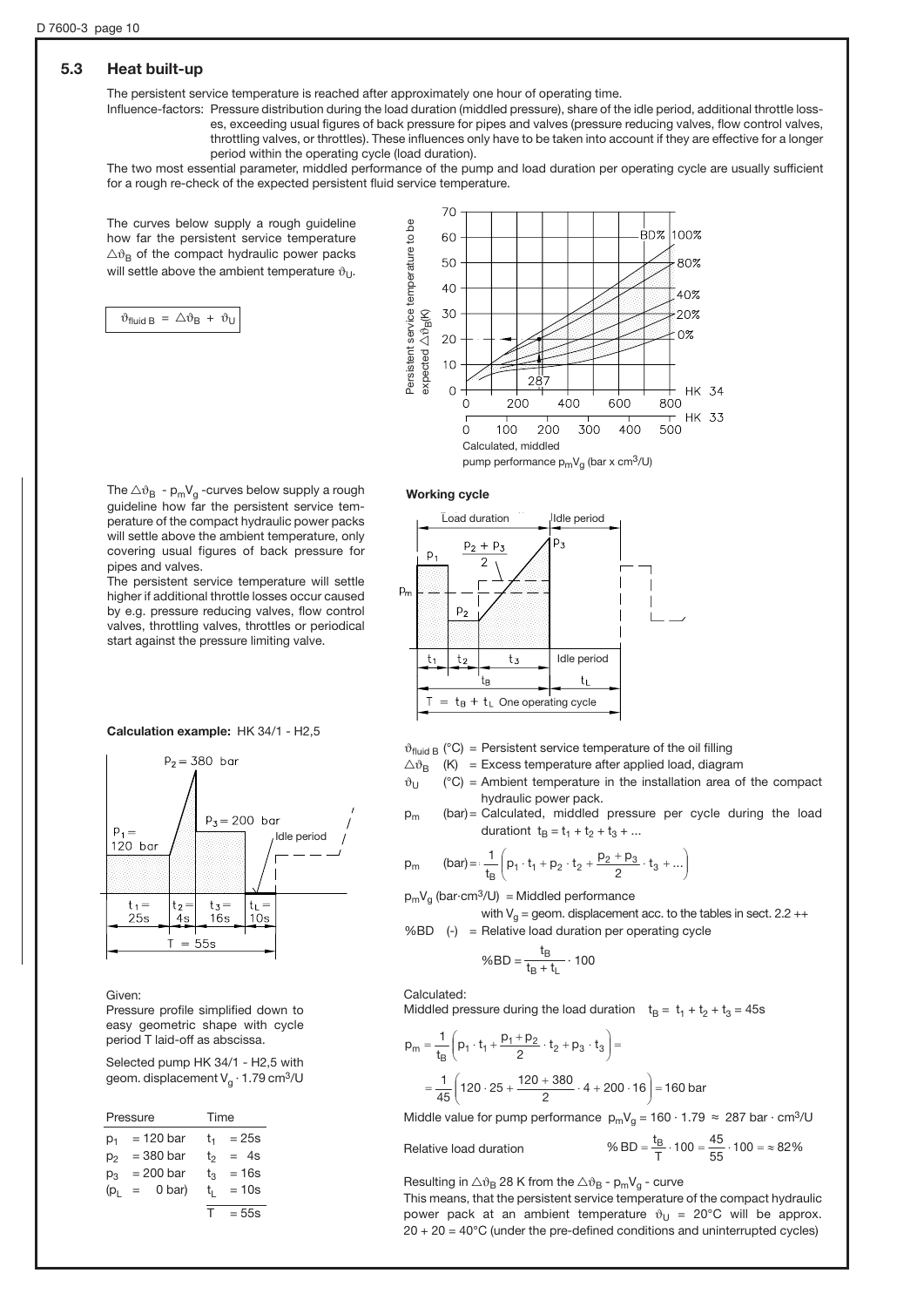#### **5.4 Running noise**



Work room, interference level approx. 50 dB(A); Measuring point 1m above the floor; 1m object clearance, pump fixed with 4 silentblocs Ø40x30 65 Shore, (Messrs.

Measuring device: Precision sound pressure level measuring instrument DIN IEC 651 Kl. I

silentblocs No. 20291/V).

Viscosity of the oil: Approx. 60 mm2/s

#### **5.5 Auxiliary tanks**

Measuring conditions:

It is possible to increase the usable volume by connecting an auxiliary tank at port T. It should be used for volume compensation only. These tanks are to be customer furnished. The reflow pipe from the consumer circuit has to be connected at port R (connection pedestal)! The connection pipe has to be dimensioned sufficiently. The connection should be either by means of a hose only or with fittings for pipe 22x1.5 and a piece of hose to decouple the noise.

Identical max. filling a. min. fluid level heights, also see section 3.1<br>level heights, also see section 3.1 卬  $\nabla$ max **Strainer**  $\nabla$ min 777777 1111111

> Piece of hose  $T \triangleq G$  3/4

The sound pressure level ranges shall serve to estimate the running noise to be expected. They approximately delimit the spreads

Rigid mounting on a surface capable of resonance (e.g. welded or thin-wall machine stands) may significantly amplify or conduct the operation noise level. We recommend to mount the compact hydraulic power pack via silentblocs e.g. Ø40x30, 65 Shore

recognizable during measuring.

(see specifications of the measuring conditions).

**5.6 Connection blocks**

The compact hydraulic power packs acc. to section 2 ++ only represent the basic versions. They will be ready for operation only after installation of appropriate connection blocks. Table 3 ++ below lists various connection blocks and the corresponding pamphlets which cover more detailed information as well as order examples.

**For selection table 3a and 3b, see page 12!**



Mounting via silentblocs,

see section 4